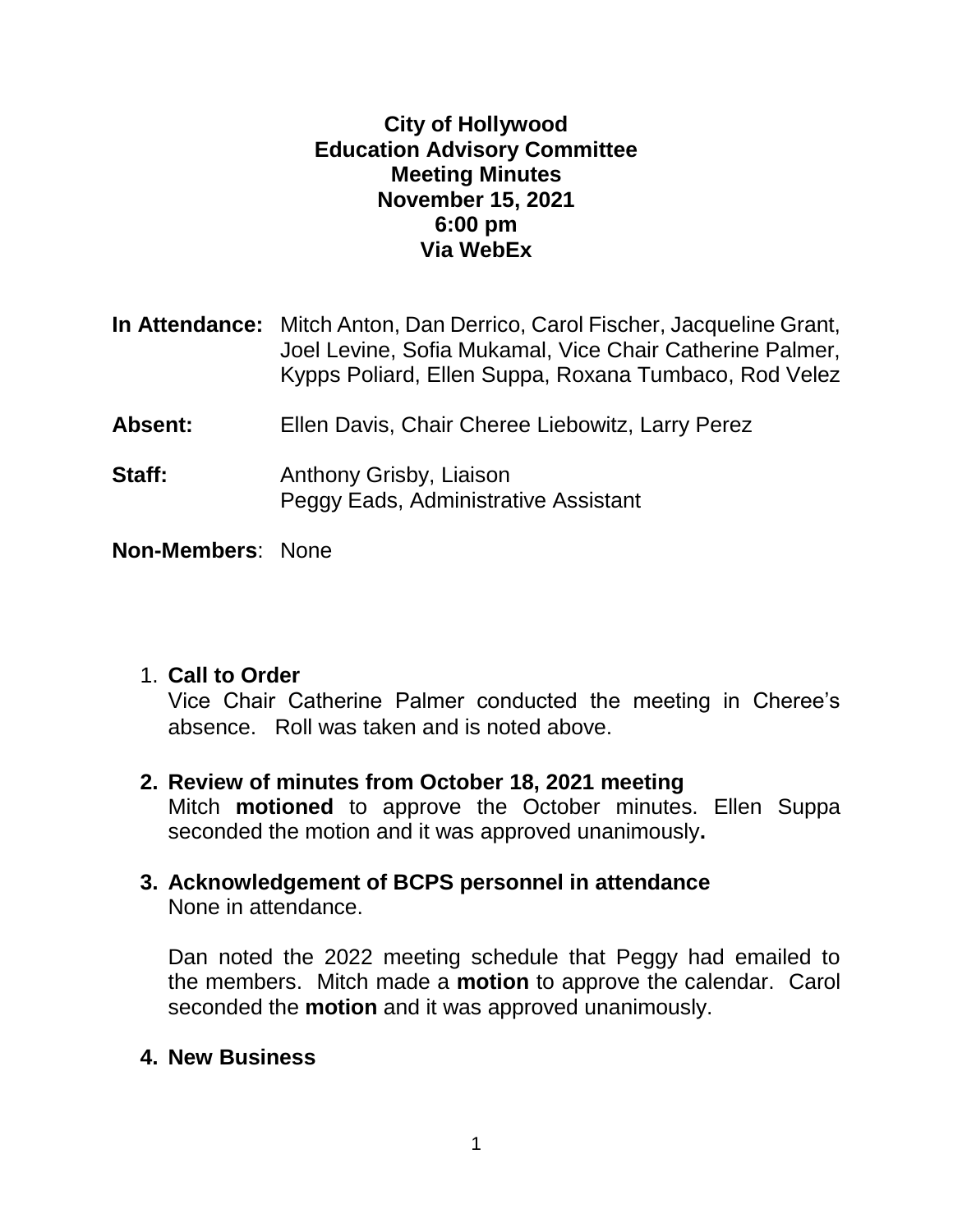## **2021 Annual Report – Goals and Objectives**

 Ellen spoke about Goal 1, Support and promote student literacy and opportunities for student growth, Objective 1b - Continue EAC Recycle Books program to provide used children's books in Hollywood schools. Catherine said she felt that middle and high schools needed the program more than elementary. Carol asked if books are vetted before they are put on the shelf to make sure they're appropriate. A general discussion ensued on how to the books are deemed appropriate. Ellen Suppa volunteered to contact former member Donna Greene to see how many books are still available for distribution. Joel made a **motion** that the word virtual be added to Goal 1, Objectives A and C. Carol seconded the **motion** and it was unanimously approved.

Goal 2 - Support and promote the safe return of students and faculty to Broward County Public Schools during the pandemic. The committee agreed to keep the goal as written.

Goal 3 - Continue to support and promote the funding for accreditation of Early Childhood Centers in Hollywood. The committee agreed to keep the goal as written.

Goal 4 - Advocate for additional funding, grants, and donations for Hollywood schools. After general discussion on the difficulty of soliciting funds as a city committee, the committee agreed to keep the goal as written.

Goal 5 - Inform and involve Hollywood families and help to attract new families to Hollywood by promoting Hollywood schools. Joel discussed the schools web page project. Catherine spoke about the possibility of getting on the I-Zone meeting agenda to communicate directly with school principals. The committee agreed to keep the goal as written.

Goal 6 - Support and promote Hollywood schools that want to make commitments to replicate innovative educational programs and activities, such as STEAM (Science, Technology, Engineering, Arts, and Mathematics), Coding, Career Exploration, Critical Thinking/Problem Solving, Active and Self-Directed Learning, Social and Emotional learning, and other programs that are based on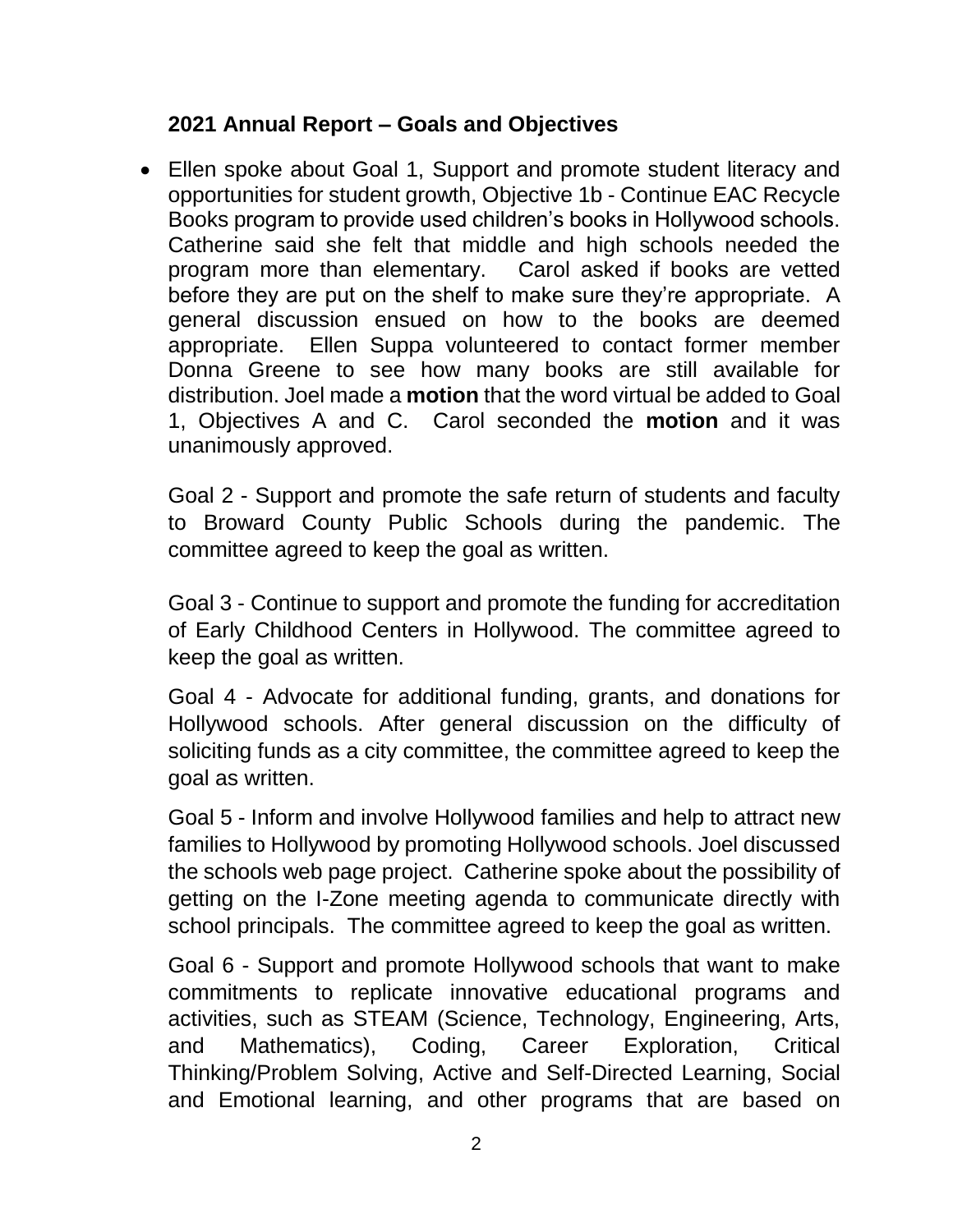successful research and may be supported by grants. Such programs have demonstrated student success in Broward County, in Florida, and nationally. The committee agreed to keep the goal as written.

Goal 7 - Make recommendations to the Hollywood Commission on ways to advocate with the Broward County School Board on ways to improve Hollywood public schools. Dan said we need to do more of this. Catherine suggested appointing 1-3 subcommittees to work on specific goals and objectives, especially goal 7. Rod suggested a subcommittee to do exterior improvements and offered to be on the subcommittee. The committee agreed to keep the goal as written.

The committee discussed the Issues section of the report. After general discussion, the committee agreed to keep the Issues section as is. Carol made a motion to accept the Goals and Objectives and Issues section with the minor word changes as discussed. Dan seconded the motion and was unanimously approved.

## **5. Old Business**

#### **Update on Schools Web Page Progress**

Catherine turned the meeting over to Joel Levine, Schools Web Page Subcommittee Chair. Joel urged the member to continue reaching out to school liaisons for their principal's message and school narrative. He asked Anthony to update the committee on web page formatting and marketing. At the previous subcommittee meeting, Joel had asked for format changes to make the school name bolder and more noticeable. Anthony said this had been done. Anthony said the CMED department would like quarterly updates from the EAC contact person for each school to be included in print and electronic marketing. Anthony went on to say that schools who had not responded to the emails were given to Angel so that he might be able to help in getting them to respond. An email went to EAC contacts regarding word counts. Joel said BEF grant winners for 2019 and 2021 would be on the schools web page. Coco was having a problem getting the 2020 list. The consensus of the committee was to go ahead and put the 2019 and 2021 winners on the page.